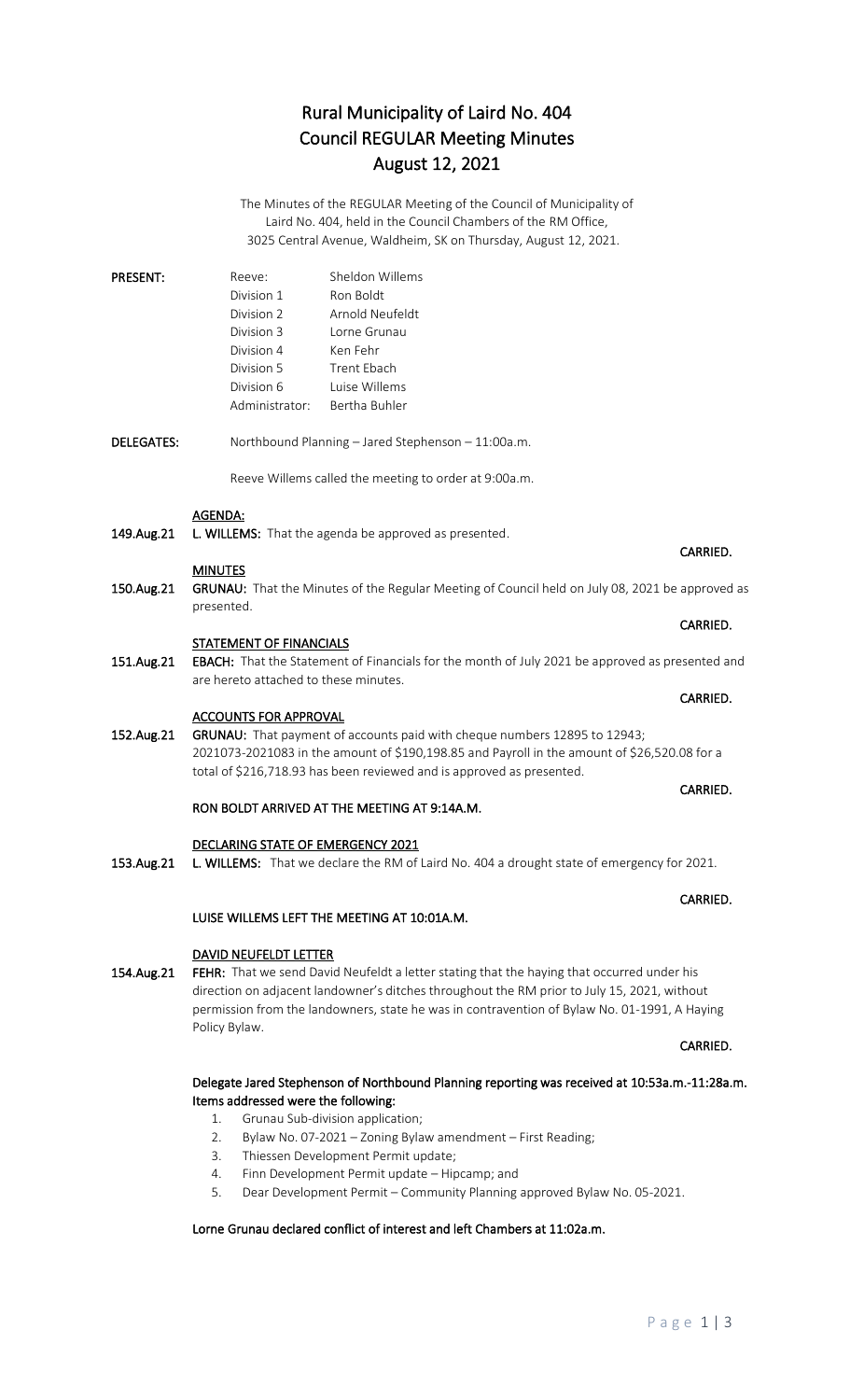# Rural Municipality of Laird No. 404 Council REGULAR Meeting Minutes August 12, 2021

### GRUNAU SUB-DIVISION

155.Aug.21 FEHR: That Council supports the proposed subdivision (R0556-21S). The proposed subdivision would comply with the Agricultural Policies in 3.3 of its OCP, is listed as a discretionary use in 1.1.20 of the Agricultural District (AG), and the larger site size be allowed in accordance with 1.5A.3 of said district. It is noted that the location of the existing dwelling would not comply with the current front yard setback, however, the proposed subdivision is not increasing any degree of non-conformity. No submissions were received from Public notices. No servicing agreement is required. Council has no further concerns or requirements.

#### Grunau returned to Council Chambers at 11:08a.m.

#### BYLAW NO. 07-2021 ZB AMENDMENT

156.Aug.21 GRUNAU: That Bylaw No. 07-2021, being a Zoning Bylaw No. 06-2008 bylaw amendment, be read for the First Reading.

- **1. SECTION 4: DISCRETIONARY USE STANDARDS FOR DEVELOPMENT, 4.0 Accessory Residences,** is amended by:
- **a.** Retitling the subsection heading to read "Secondary Accessory Agricultural Residences:"; and
- **b.** Deleting clauses "d." and "e." in their entirety and replacing them with the following:
	- d. Permitting is required, and the site regulations of the principal permitted use, to which the secondary agricultural residence is accessory, shall apply.
	- e. Any subsequent subdivision of a secondary accessory agricultural residence must comply with the Municipalities planning policies and regulation. Approval of a secondary accessory agricultural residence does not constitute pre-approval any subsequent subdivision."
- **2. SECTION 5: ZONING DISTRICTS, SCHEDULE A: AGRICLUTURAL DISTRICT (AG), 1.1 Discretionary Uses,** is amended by adding the following new clause after clause *20. Existing Farmstead Severance (Country Residential)*:
	- 21. Secondary Accessory Agricultural Residence (subject to Section 4.0)"
- **3. SECTION 5: ZONING DISTRICTS, SCHEDULE A: AGRICLUTURAL DISTRICT (AG), 1.2 Accessory Residences,** is amended by adding the following new clause after *1.*:

**CARRIED. CARRIED.** 

a. In accordance with 1.1.21 of Schedule A, a secondary accessory agricultural residence may be permitted at the discretion of Council and in accordance with Section 4.0 of this Bylaw."

#### PUBLIC HEARING

 $^{\prime\prime}$ 

 $^{\prime\prime}$ 

**"**

157.Aug.21 EBACH: That we authorize RM Administration and Northbound Planning to proceed with Public Hearing preparation and advertising process for Bylaw No. 07-2021 ZB amendment. Public Hearing date set for September 09, 2021 at 11:00a.m.

#### **CARRIED. CARRIED.**

CARRIED.

#### Ron Boldt declared conflict of interest and left Chambers at 11:30a.m.

#### WASTESITE CASUAL LABOUR WAGES

- 158.Aug.21 NEUFELDT: That we pay the following Waste site Casual Labour as follows:
	- 1. Mading Thuc \$14.00 per hour;
	- 2. Diane Boldt \$22.44 per hour.

### Ron Boldt returned to Council Chambers at 11:37a.m.

#### ZOAR MENNONITE/SCHMITSBURG CEMETARY

159.Aug.21 FEHR: That the RM denies the request from the Zoar Mennonite Church to accept the title of property Schmitsburg Cemetery on NW 32-42-05 W3.

**CARRIED. CARRIED.** 

CARRIED.